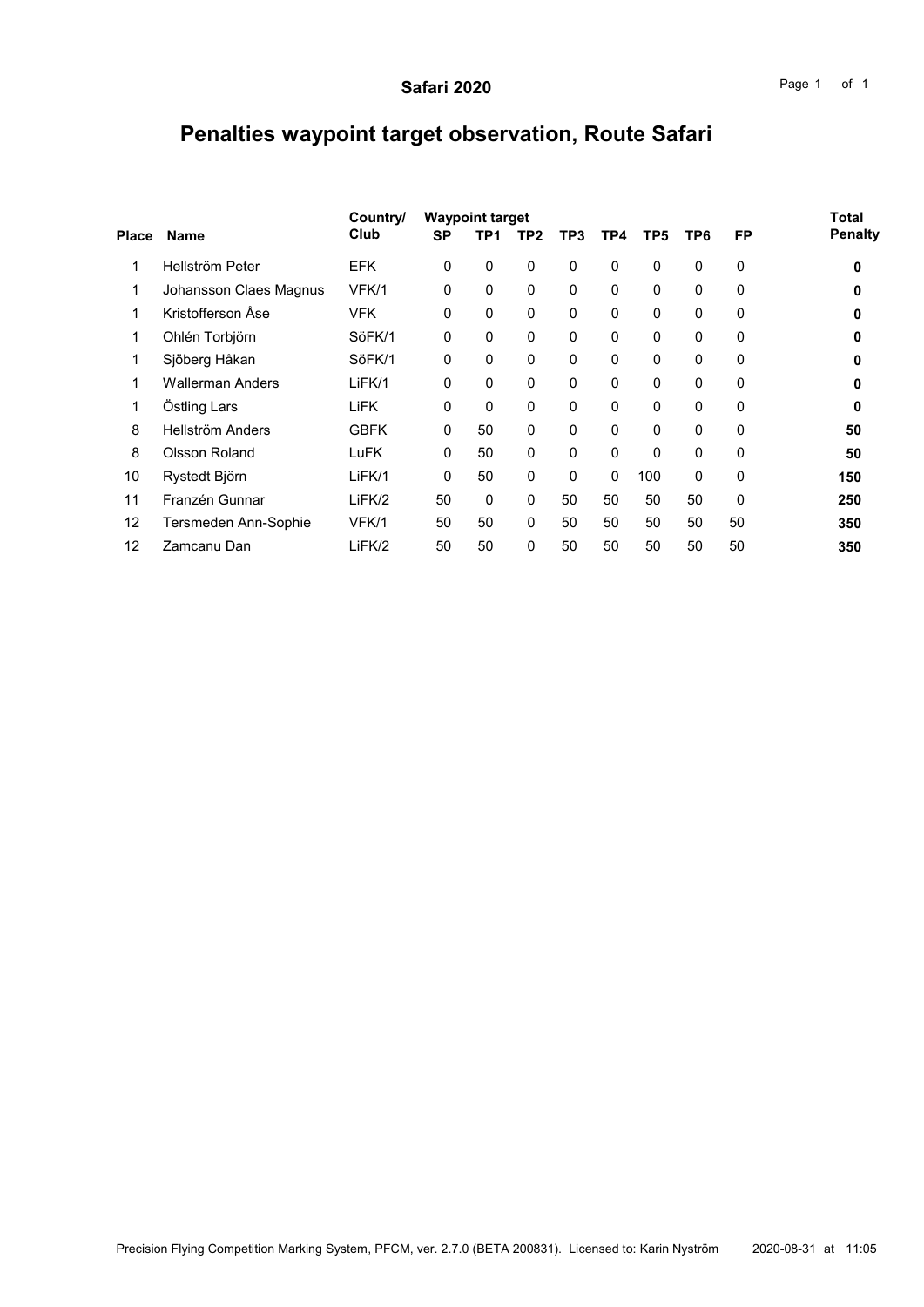## Penalties canvas target observation, Route Safari

|                |                         | <b>Country/ Canvas target</b> | <b>Total</b> |              |    |              |    |    |              |                |
|----------------|-------------------------|-------------------------------|--------------|--------------|----|--------------|----|----|--------------|----------------|
| <b>Place</b>   | <b>Name</b>             | Club                          |              | 2            | 3  | 4            | 5  | 6  | 7            | <b>Penalty</b> |
| 1              | Kristofferson Åse       | <b>VFK</b>                    | 0            | $\mathbf{0}$ | 0  | $\mathbf{0}$ | 0  | 0  | $\mathbf{0}$ | $\bf{0}$       |
| $\overline{2}$ | Johansson Claes Magnus  | VFK/1                         | 0            | $\mathbf{0}$ | 20 | 0            | 0  | 0  | $\Omega$     | 20             |
| $\overline{2}$ | Ohlén Torbjörn          | SöFK/1                        | $\Omega$     | 0            | 20 | $\mathbf{0}$ | 0  | 0  | $\mathbf{0}$ | 20             |
| $\overline{2}$ | <b>Olsson Roland</b>    | LuFK                          | 0            | $\mathbf{0}$ | 0  | $\mathbf{0}$ | 0  | 0  | 20           | 20             |
| $\overline{2}$ | Östling Lars            | LiFK                          | 20           | 0            | 0  | $\mathbf{0}$ | 0  | 0  | $\Omega$     | 20             |
| 6              | Hellström Anders        | <b>GBFK</b>                   | 0            | $\mathbf{0}$ | 20 | 20           | 0  | 20 | $\Omega$     | 60             |
| 6              | Hellström Peter         | <b>EFK</b>                    | 0            | $\mathbf{0}$ | 20 | 20           | 20 | 0  | $\Omega$     | 60             |
| 6              | Sjöberg Håkan           | SöFK/1                        | 20           | $\mathbf{0}$ | 20 | $\mathbf{0}$ | 0  | 0  | 20           | 60             |
| 9              | <b>Wallerman Anders</b> | LiFK/1                        | 20           | 0            | 20 | 30           | 0  | 0  | $\Omega$     | 70             |
| 10             | Franzén Gunnar          | LiFK/2                        | 20           | 20           | 20 | 20           | 20 | 20 | 20           | 140            |
| 10             | Rystedt Björn           | LiFK/1                        | 20           | 20           | 20 | 20           | 20 | 20 | 20           | 140            |
| 10             | Tersmeden Ann-Sophie    | VFK/1                         | 20           | 20           | 20 | 20           | 20 | 20 | 20           | 140            |
| 10             | Zamcanu Dan             | LiFK/2                        | 20           | 20           | 20 | 20           | 20 | 20 | 20           | 140            |